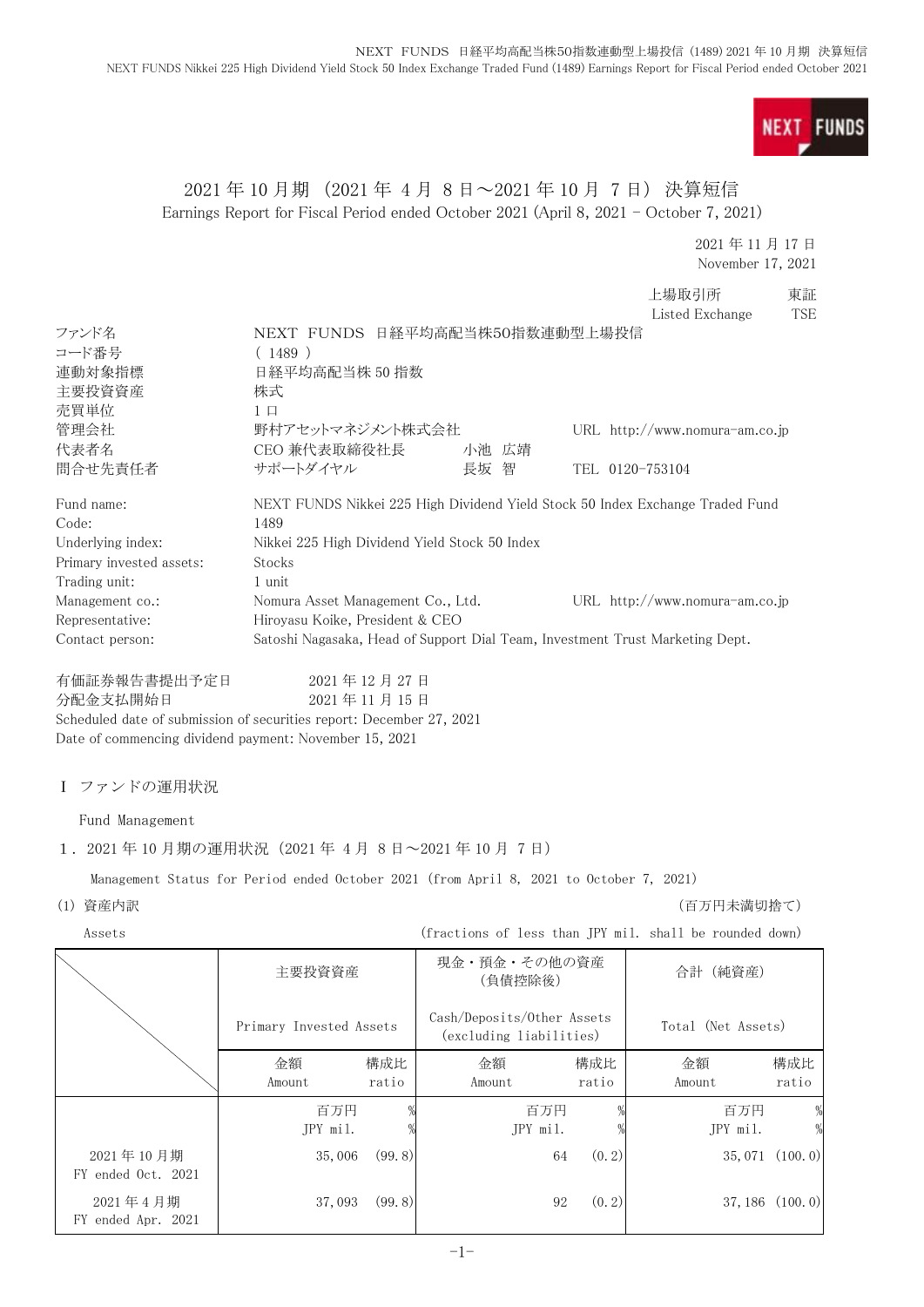NEXT FUNDS Nikkei 225 High Dividend Yield Stock 50 Index Exchange Traded Fund (1489) Earnings Report for Fiscal Period ended October 2021

(2) 設定・交換実績 (2) またのは、これまでは、これまでは、これまでは、これまでは、これまでは、これまでは、これまでは、これまでは、これまでは、これまでは、

|                                 | 前特定期間末<br>発行済口数<br>No. of Issued Units<br>at End of Previous<br>Fiscal Period<br>$\mathcal{L}(\mathbb{D})$ | 設定口数<br>No. of Units Created<br>$\left( \circled{2} \right)$ | 交換口数<br>No. of Units<br>Exchanged<br>$\left( \circledS\right)$ | 当特定期間末<br>発行済口数<br>No. of Issued Units<br>at End of Fiscal<br>Period<br>$(① + ② - ③)$ |
|---------------------------------|------------------------------------------------------------------------------------------------------------|--------------------------------------------------------------|----------------------------------------------------------------|---------------------------------------------------------------------------------------|
|                                 | 千口<br>'000 units                                                                                           | 千口<br>'000 units                                             | 千口<br>'000 units                                               | 千口<br>'000 units                                                                      |
| 2021年10月期<br>FY ended Oct. 2021 | 1,046                                                                                                      | 154                                                          | 245                                                            | 955                                                                                   |
| 2021年4月期<br>FY ended Apr. 2021  | 944                                                                                                        | 444                                                          | 341                                                            | 1,046                                                                                 |

(3) 基準価額

Net Asset Value

|                                 | 総資産<br>Total Assets Liabilities<br>$\mathcal{L}(\mathbb{D})$ | 負債<br>(Q)       | 純資産<br>Net Assets<br>$(③(①-②))$ | 1口当り基準価額<br>((3) / 当特定期間末発行済口数) ×1)<br>Net Asset Value per 1 unit<br>$((\textcircled{3}/\text{No. of } I$ ssued Units at End of Fiscal<br>Period $)\times$ 1) |
|---------------------------------|--------------------------------------------------------------|-----------------|---------------------------------|---------------------------------------------------------------------------------------------------------------------------------------------------------------|
|                                 | 百万円<br>JPY mil.                                              | 百万円<br>JPY mil. | 百万円<br>JPY mil.                 | 円<br><b>JPY</b>                                                                                                                                               |
| 2021年10月期<br>FY ended Oct. 2021 | 35,697                                                       | 626             | 35,071                          | 36,695                                                                                                                                                        |
| 2021年4月期<br>FY ended Apr. 2021  | 37,832                                                       | 646             | 37, 186                         | 35, 518                                                                                                                                                       |

#### (4) 分配金

Dividend Payment

|                                 | 1口当り分配金<br>Dividend per 1 unit |
|---------------------------------|--------------------------------|
|                                 | 円                              |
|                                 | <b>JPY</b>                     |
| 2021年10月期<br>FY ended Oct. 2021 | 616                            |
| 2021年4月期<br>FY ended Apr. 2021  | 587                            |

### 2.会計方針の変更

Change in Accounting Policies

| ① 会計基準等の改正に伴う変更                                             | 無 |    |
|-------------------------------------------------------------|---|----|
| Changes accompanying revision to accounting standards, etc. |   | No |
| ② ①以外の変更                                                    | 無 |    |
| Changes other than those in (1)                             |   | Nο |

Creation and Exchange (fractions of less than one thousand units shall be rounded down)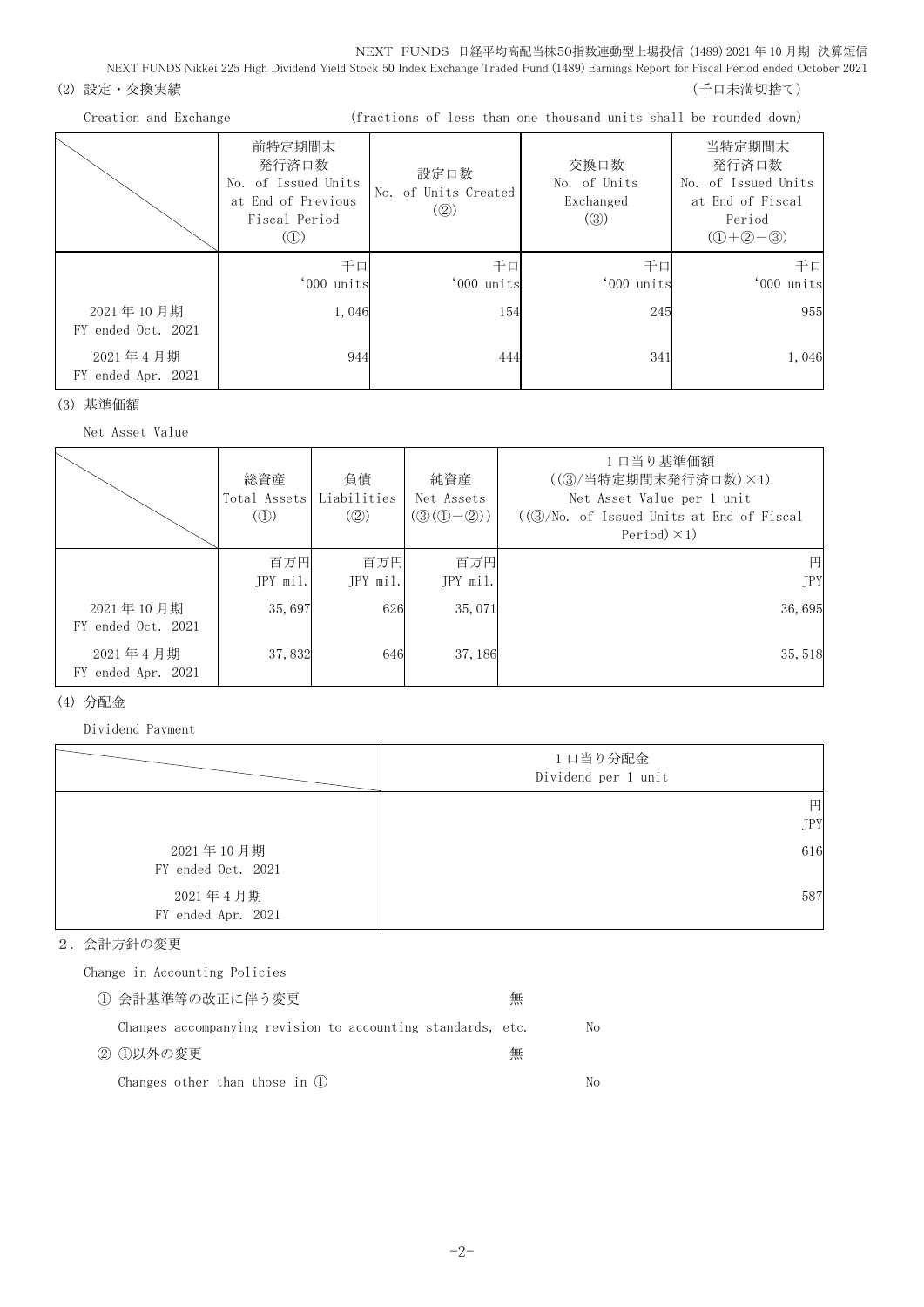## Ⅱ 財務諸表等 Financial Statements

## (1)【貸借対照表】 Balance Sheet

|                                                       |                                                            | (単位:円) (Unit: JPY)                                              |
|-------------------------------------------------------|------------------------------------------------------------|-----------------------------------------------------------------|
|                                                       | 前期<br>(2021年4月7日現在)<br>Prior period<br>As of April 7, 2021 | 当期<br>(2021年10月7日現在)<br>Present period<br>As of October 7, 2021 |
|                                                       | 金額 Amount                                                  | 金額 Amount                                                       |
| 資産の部<br>Assets                                        |                                                            |                                                                 |
| 流動資産                                                  |                                                            |                                                                 |
| Current assets                                        |                                                            |                                                                 |
| コール・ローン<br>Call loans                                 | 96, 397, 019                                               | 87, 255, 296                                                    |
| 株式<br>Stocks                                          | 37, 093, 793, 160                                          | 35, 006, 755, 950                                               |
| 未収配当金                                                 | 642, 503, 050                                              | 603, 890, 000                                                   |
| Accrued dividends receivable                          |                                                            |                                                                 |
| 流動資産合計<br>Total current assets                        | 37, 832, 693, 229                                          | 35, 697, 901, 246                                               |
| 資産合計<br>Total assets                                  | 37, 832, 693, 229                                          | 35, 697, 901, 246                                               |
| 負債の部<br>Liabilities                                   |                                                            |                                                                 |
| 流動負債<br>Current liabilities                           |                                                            |                                                                 |
| 未払収益分配金<br>Unpaid dividends                           | 614, 570, 216                                              | 588, 748, 160                                                   |
| 未払受託者報酬<br>Trustee fees payable                       | 4, 202, 964                                                | 4,803,028                                                       |
| 未払委託者報酬<br>Investment trust management fees payable   | 19, 333, 595                                               | 22, 093, 901                                                    |
| 未払利息<br>Accrued interest expenses                     | 38                                                         | 37                                                              |
| その他未払費用<br>Other accrued expenses                     | 8, 574, 591                                                | 10, 647, 841                                                    |
| 流動負債合計<br>Total current liabilities                   | 646, 681, 404                                              | 626, 292, 967                                                   |
| 負債合計<br>Total liabilities                             | 646, 681, 404                                              | 626, 292, 967                                                   |
| 純資産の部<br>Net assets                                   |                                                            |                                                                 |
| 元本等                                                   |                                                            |                                                                 |
| Principal and other<br>元本                             |                                                            |                                                                 |
| Principal                                             | 36, 513, 009, 000                                          | 33, 332, 130, 000                                               |
| 剰余金<br>Surplus                                        |                                                            |                                                                 |
| 期末剰余金又は期末欠損金(△)<br>Surplus (deficit) at end of period | 673, 002, 825                                              | 1, 739, 478, 279                                                |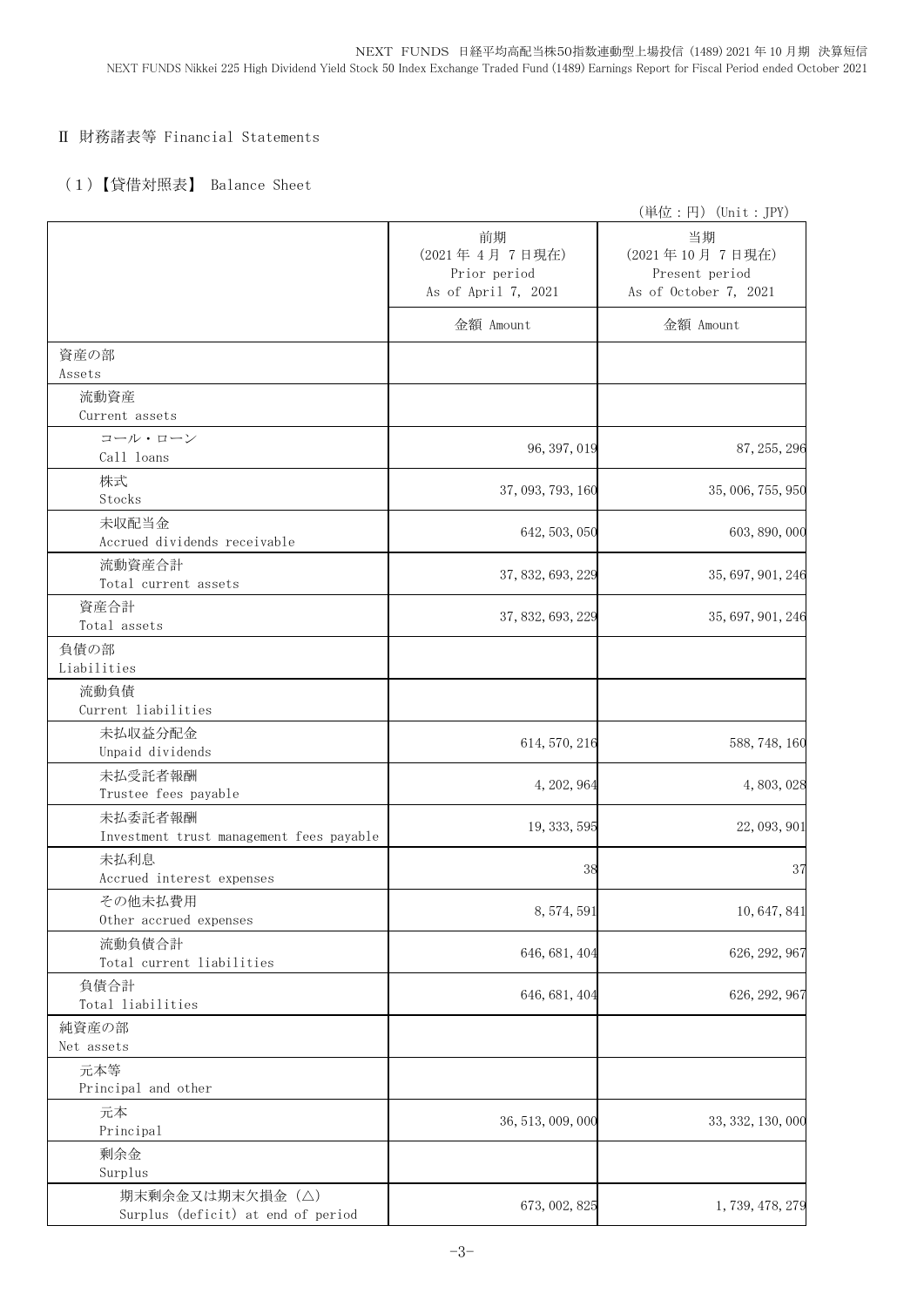| (分配準備積立金)<br>(Reserve for distribution)     | 667, 571          | 82,704            |
|---------------------------------------------|-------------------|-------------------|
| 元本等合計<br>Total principal and other          | 37, 186, 011, 825 | 35, 071, 608, 279 |
| 純資産合計<br>Total net assets                   | 37, 186, 011, 825 | 35, 071, 608, 279 |
| 負債純資産合計<br>Total liabilities and net assets | 37, 832, 693, 229 | 35, 697, 901, 246 |

# (2)【損益及び剰余金計算書】 Statement of Income and Retained Earnings

|                                                                                                       |                                                                                                     | (単位:円) (Unit:JPY)                                                                                     |
|-------------------------------------------------------------------------------------------------------|-----------------------------------------------------------------------------------------------------|-------------------------------------------------------------------------------------------------------|
|                                                                                                       | 前期<br>2020年10月8日<br>自<br>至<br>2021年4月7日<br>Prior period<br>From October 8, 2020<br>to April 7, 2021 | 当期<br>2021年4月8日<br>自<br>2021年10月7日<br>至<br>Present period<br>From April 8, 2021<br>to October 7, 2021 |
|                                                                                                       | 金額 Amount                                                                                           | 金額 Amount                                                                                             |
| 営業収益<br>Operating revenue                                                                             |                                                                                                     |                                                                                                       |
| 受取配当金<br>Dividend income                                                                              | 753, 056, 180                                                                                       | 757, 970, 900                                                                                         |
| 有価証券売買等損益<br>Profit and loss on buying and selling of<br>securities and other                         | 6, 460, 071, 561                                                                                    | 896, 572, 622                                                                                         |
| その他収益<br>Other revenue                                                                                | 255                                                                                                 | 211                                                                                                   |
| 営業収益合計<br>Total operating revenue                                                                     | 7, 213, 127, 996                                                                                    | 1, 654, 543, 733                                                                                      |
| 営業費用<br>Operating expenses                                                                            |                                                                                                     |                                                                                                       |
| 支払利息<br>Interest expenses                                                                             | 5,226                                                                                               | 11,055                                                                                                |
| 受託者報酬<br>Trustee fees                                                                                 | 7,737,594                                                                                           | 9,677,484                                                                                             |
| 委託者報酬<br>Investment trust management fees                                                             | 35, 592, 857                                                                                        | 44, 516, 360                                                                                          |
| その他費用<br>Other expenses                                                                               | 9, 104, 564                                                                                         | 11, 262, 019                                                                                          |
| 営業費用合計<br>Total operating expenses                                                                    | 52, 440, 241                                                                                        | 65, 466, 918                                                                                          |
| 営業利益又は営業損失(△)<br>Operating profit (loss)                                                              | 7, 160, 687, 755                                                                                    | 1, 589, 076, 815                                                                                      |
| 経常利益又は経常損失 (△)<br>Ordinary profit (loss)                                                              | 7, 160, 687, 755                                                                                    | 1, 589, 076, 815                                                                                      |
| 当期純利益又は当期純損失 (△)<br>Profit (loss)                                                                     | 7, 160, 687, 755                                                                                    | 1, 589, 076, 815                                                                                      |
| 一部交換に伴う当期純利益金額の分配額又は一部交<br>換に伴う当期純損失金額の分配額(△)<br>Distribution of profit loss from partial<br>exchange |                                                                                                     |                                                                                                       |
| 期首剰余金又は期首欠損金(△)<br>Surplus (deficit) at beginning of period                                           | $\triangle 6, 400, 515, 065$                                                                        | 673, 002, 825                                                                                         |
| 剰余金増加額又は欠損金減少額                                                                                        | 1, 592, 822, 010                                                                                    | 170, 487, 699                                                                                         |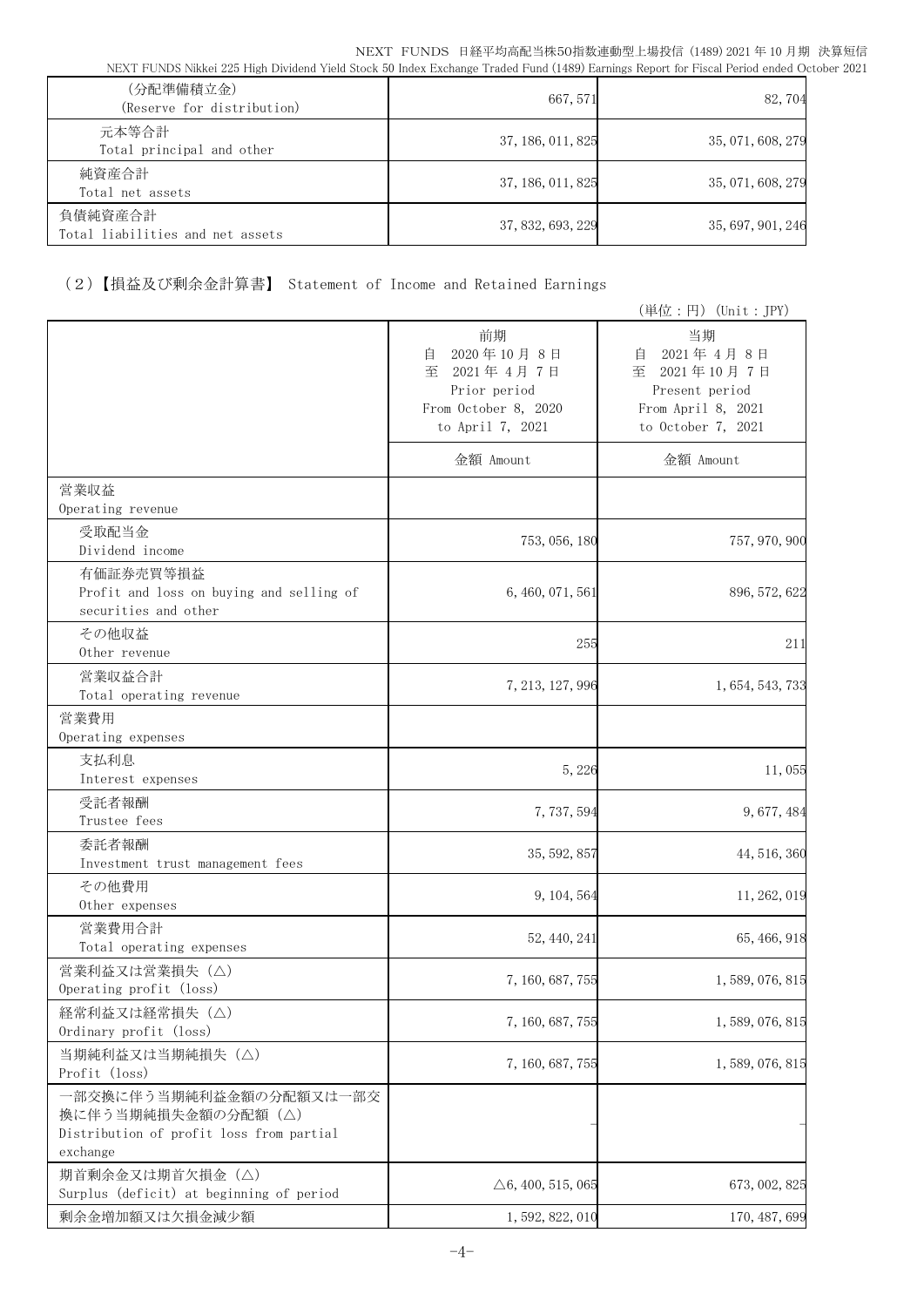| Increase in surplus or decrease in deficit                                                                            |                  |                  |
|-----------------------------------------------------------------------------------------------------------------------|------------------|------------------|
| 当期一部交換に伴う剰余金増加額又は欠損金減<br>少額<br>Increase in surplus or decrease in deficit<br>from partial exchange                    | 1, 592, 822, 010 | 44, 121, 045     |
| 当期追加信託に伴う剰余金増加額又は欠損金減<br>少額<br>Increase in surplus or decrease in deficit<br>from additional subscriptions for period |                  | 126, 366, 654    |
| 剰余金減少額又は欠損金増加額<br>Decrease in surplus or increase in deficit                                                          | 979, 655, 874    |                  |
| 当期追加信託に伴う剰余金減少額又は欠損金増<br>加額<br>Decrease in surplus or increase in deficit<br>from additional subscriptions for period | 979, 655, 874    |                  |
| 分配金<br>Dividends                                                                                                      | 700, 336, 001    | 693, 089, 060    |
| 期末剰余金又は期末欠損金(△)<br>Surplus (deficit) at end of period                                                                 | 673, 002, 825    | 1, 739, 478, 279 |

# (3)【注記表】

(重要な会計方針に係る事項に関する注記)

| 1. 運用資産の評価基準及び評価方法 | 株式                                                                           |
|--------------------|------------------------------------------------------------------------------|
|                    |                                                                              |
|                    | 原則として時価で評価しております。                                                            |
|                    | 時価評価にあたっては、市場価格のある有価証券についてはその最終相場(計算日 <br> に最終相場のない場合には、直近の日の最終相場)で評価しております。 |
| 2.費用・収益の計上基準       | 受取配当金                                                                        |
|                    | 原則として配当落ち日において、確定配当金額又は予想配当金額を計上しておりま<br>す。                                  |
|                    | 投資信託受益証券については、原則として収益分配金落ち日において、当該収益分                                        |
|                    | 配金額を計上しております。                                                                |
|                    | 有価証券売買等損益                                                                    |
|                    | 約定日基準で計上しております。                                                              |
|                    | 3.金融商品の時価等に関する事項の補金融商品の時価の算定においては一定の前提条件等を採用しているため、異なる前                      |
| 足説明                | 提条件等によった場合、当該価額が異なることもあります。                                                  |
| 4.その他              | 当該財務諸表の特定期間は、2021 年 4月 8日から 2021 年 10 月 7日までとなって                             |
|                    | おります。                                                                        |

(重要な会計上の見積りに関する注記) 該当事項はありません。

## (貸借対照表に関する注記)

|    | 前期                          |    | 当期                      |                  |
|----|-----------------------------|----|-------------------------|------------------|
|    | 2021年 4月 7日現在               |    | 2021年10月7日現在            |                  |
|    | 特定期間の末日における受益権の総数           |    | 特定期間の末日における受益権の総数       |                  |
|    | $1,046,968 \Box$            |    |                         | $955,760$ $\Box$ |
| 2. | 特定期間の末日における1単位当たりの純資産の額     | 2. | 特定期間の末日における1単位当たりの純資産の額 |                  |
|    | 1口当たり純資産額<br>35, 518 $\Box$ |    | 1口当たり純資産額               | $36,695$ 円       |

## (損益及び剰余金計算書に関する注記)

| 前期                      |  |                      | 当期 |                        |  |                 |  |
|-------------------------|--|----------------------|----|------------------------|--|-----------------|--|
| 自 2020年10月8日            |  |                      |    | 自 2021年4月8日            |  |                 |  |
| 至 2021年 4月 7日           |  |                      |    | 至 2021年10月7日           |  |                 |  |
| 1.分配金の計算過程              |  |                      |    | 1.分配金の計算過程             |  |                 |  |
| 2020年10月8日から2021年1月7日まで |  |                      |    | 2021年4月8日から2021年7月7日まで |  |                 |  |
| 項目                      |  |                      |    | 項目                     |  |                 |  |
| 当期配当等収益額                |  | 109, 746, 462 $\Box$ |    | 当期配当等収益額               |  | 137, 054, 511 円 |  |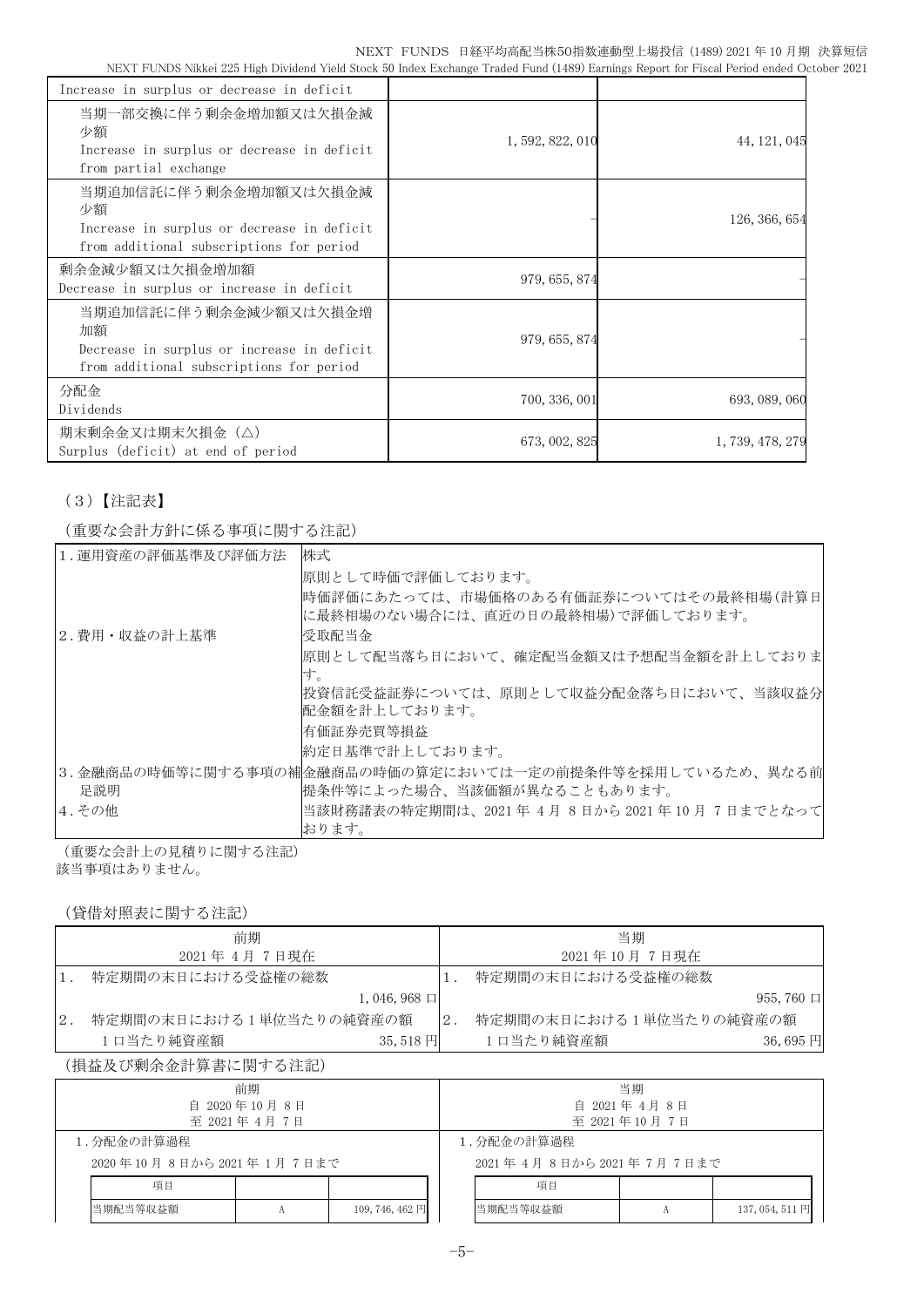#### NEXT FUNDS 日経平均高配当株50指数連動型上場投信 (1489) 2021 年 10 月期 決算短信

| 分配準備積立金                | B            | 387, 378 円          | 分配準備積立金                 | B            | 667,571円            |
|------------------------|--------------|---------------------|-------------------------|--------------|---------------------|
| 配当等収益合計額               | $C=A+B$      | 110, 133, 840 円     | 配当等収益合計額                | $C=A+B$      | 137, 722, 082 円     |
| 経費                     | D            | 23,996,482円         | 経費                      | $\mathbb{D}$ | 33, 177, 391 円      |
| 収益分配可能額                | $E=C-D$      | 86, 137, 358 円      | 収益分配可能額                 | $E=C-D$      | 104, 544, 691 円     |
| 収益分配金                  | F            | 85,765,785円         | 収益分配金                   | F            | 104, 340, 900 円     |
| 次期繰越金(分配準備積立金)         | $G = E - F$  | 371,573円            | 次期繰越金(分配準備積立金)          | $G = E - F$  | 203,791円            |
| 口数                     | H            | $816, 817 \square$  | 口数                      | H            | $1,043,409 \square$ |
| 1日当たり分配金               | $I = F/H$    | 105 円               | 1口当たり分配金                | $I = F/H$    | 100円                |
| 2021年1月8日から2021年4月7日まで |              |                     | 2021年7月8日から2021年10月7日まで |              |                     |
| 項目                     |              |                     | 項目                      |              |                     |
| 当期配当等収益額               | $\mathsf{A}$ | 643, 304, 747 円     | 当期配当等収益額                | A            | 620, 905, 545 円     |
| 分配準備積立金                | B            | 371,573円            | 分配準備積立金                 | B            | 203,791円            |
| 配当等収益合計額               | $C=A+B$      | 643, 676, 320 円     | 配当等収益合計額                | $C=A+B$      | 621, 109, 336 円     |
| 経費                     | D            | 28, 438, 533 円      | 経費                      | $\mathbb{D}$ | 32, 278, 472 円      |
| 収益分配可能額                | $E=C-D$      | 615, 237, 787 円     | 収益分配可能額                 | $E=C-D$      | 588, 830, 864 円     |
| 収益分配金                  | F            | 614, 570, 216 円     | 収益分配金                   | F            | 588, 748, 160 円     |
| 次期繰越金(分配準備積立金)         | $G = E - F$  | 667,571円            | 次期繰越金(分配準備積立金)          | $G = E - F$  | 82,704円             |
| 口数                     | H            | $1,046,968 \square$ | 口数                      | H            | 955,760 口           |
| 1日当たり分配金               | $I = F/H$    | 587円                | 1日当たり分配金                | $I = F/H$    | 616円                |

NEXT FUNDS Nikkei 225 High Dividend Yield Stock 50 Index Exchange Traded Fund (1489) Earnings Report for Fiscal Period ended October 2021

| <b>/ J HU 구 / ID 1 X 스스 포스</b> |             | 00 I I D I I J      |
|--------------------------------|-------------|---------------------|
| 配当等収益合計額                       | $C=A+B$     | 137, 722, 082 円     |
| 経費                             | D           | 33, 177, 391 円      |
| 収益分配可能額                        | $E=C-D$     | 104, 544, 691 円     |
| 収益分配金                          | F           | 104, 340, 900 円     |
| 次期繰越金(分配準備積立金)                 | $G = E - F$ | 203,791円            |
| 口数                             | H           | $1,043,409 \square$ |
| 1 口当たり分配金                      | $I = F/H$   | 100円                |
| 2021年 7月 8日から 2021 年 10 月 7日まで |             |                     |
| 項目                             |             |                     |
| 当期配当等収益額                       | A           | 620, 905, 545 円     |
| 八彩 准告转去人                       | D           | $202.701$ $\Pi$     |

| 分配準備積立金        |             | 203, 791 円      |
|----------------|-------------|-----------------|
| 配当等収益合計額       | $C=A+B$     | 621, 109, 336 円 |
| 経費             |             | 32, 278, 472 円  |
| 収益分配可能額        | $E=C-D$     | 588, 830, 864 円 |
| 収益分配金          | F           | 588, 748, 160 円 |
| 次期繰越金(分配準備積立金) | $G = E - F$ | 82,704円         |
| 口数             | H           | 955,760 口       |
| 1ロ当たり分配会       | $T = F/H$   | $616 \square$   |

#### 2.その他費用 2.その他費用

その他費用のうち 1,061,116 円は上場に係る費用、 7,734,008 円は対象指数についての商標使用料であります。

その他費用のうち 1,117,591 円は上場に係る費用、 9,757,389 円は対象指数についての商標使用料であります。

(金融商品に関する注記)

(1)金融商品の状況に関する事項

| 前期                               | 当期                       |
|----------------------------------|--------------------------|
| 自 2020年10月8日                     | 自 2021年 4月 8日            |
| 至 2021年 4月 7日                    | 至 2021年10月7日             |
| 1. 金融商品に対する取組方針                  | 1. 金融商品に対する取組方針          |
| 当ファンドは、投資信託及び投資法人に関する法律第2条第  同左  |                          |
| 4項に定める証券投資信託であり、信託約款に規定する運用      |                          |
| の基本方針に従い、有価証券等の金融商品に対して投資とし      |                          |
| に運用することを目的としております。               |                          |
| 2. 金融商品の内容及びその金融商品に係るリスク         | 2. 金融商品の内容及びその金融商品に係るリスク |
| 当ファンドが保有する金融商品の種類は、有価証券、コー       | 同左                       |
| ル・ローン等の金銭債権及び金銭債務であります。          |                          |
| 当ファンドが保有する有価証券の詳細は、(その他の注記)の     |                          |
| 2 有価証券関係に記載しております。               |                          |
| にれらは、株価変動リスクなどの市場リスク、信用リスク及      |                          |
| び流動性リスクにさらされております。               |                          |
| 3. 金融商品に係るリスク管理体制                | 3. 金融商品に係るリスク管理体制        |
| 委託会社においては、独立した投資リスク管理に関する委員   同左 |                          |
| 会を設け、パフォーマンスの考査及び運用リスクの管理を行      |                          |
| なっております。                         |                          |
| ○市場リスクの管理                        |                          |
| 市場リスクに関しては、資産配分等の状況を常時、分析・把      |                          |
| 握し、投資方針に沿っているか等の管理を行なっておりま       |                          |
| す。<br> ○信用リスクの管理                 |                          |
| 信用リスクに関しては、発行体や取引先の財務状況等に関す      |                          |
| る情報収集・分析を常時、継続し、格付等の信用度に応じた      |                          |
| 組入制限等の管理を行なっております。               |                          |
| ○流動性リスクの管理                       |                          |
| 流動性リスクに関しては、必要に応じて市場流動性の状況を      |                          |
| 把握し、取引量や組入比率等の管理を行なっております。       |                          |

(2)金融商品の時価等に関する事項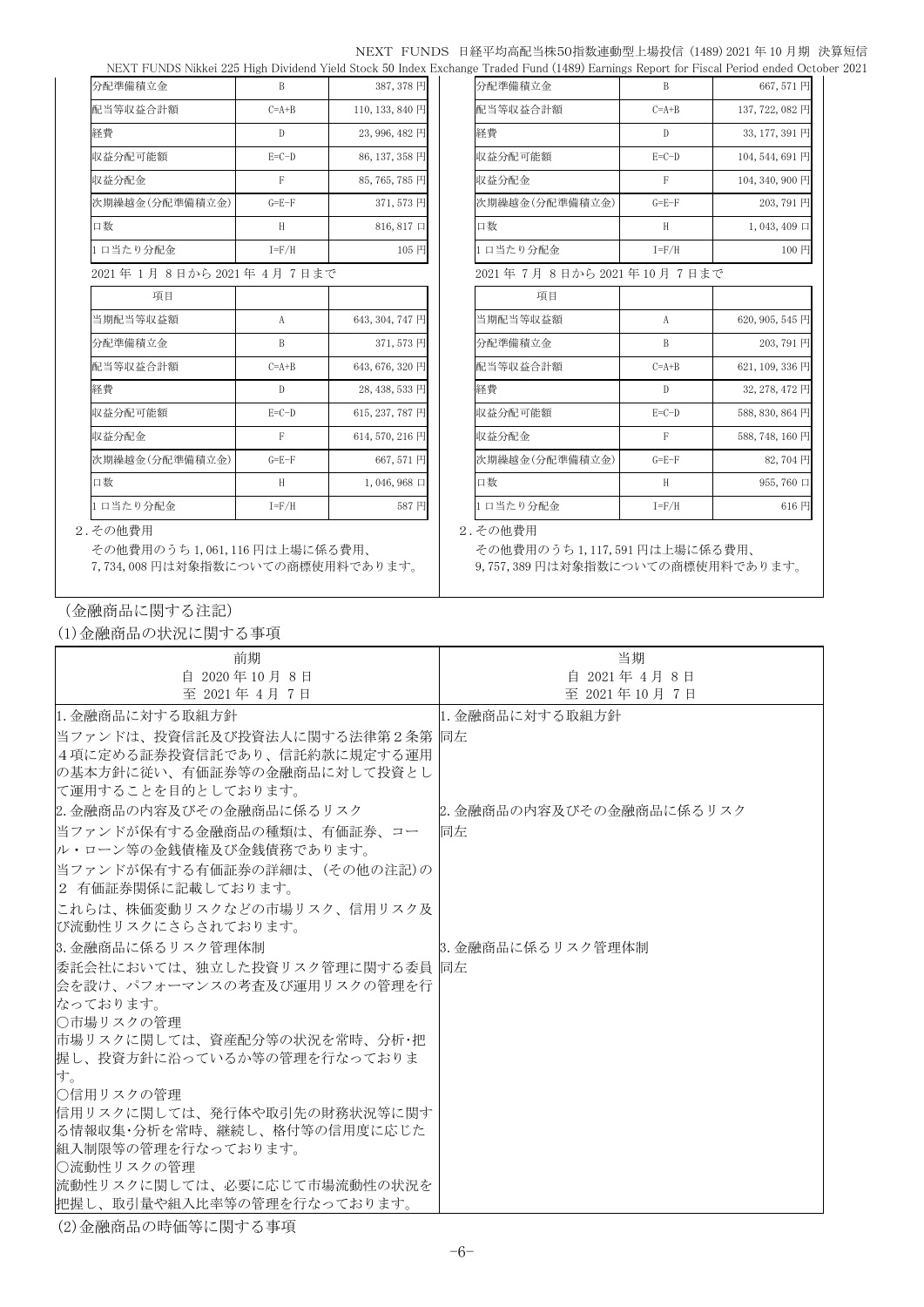|                                                          |                           |                  | NEXT FUNDS 日経平均高配当株50指数連動型上場投信 (1489)2021年10月期 決算短信<br>NEXT FUNDS Nikkei 225 High Dividend Yield Stock 50 Index Exchange Traded Fund (1489) Earnings Report for Fiscal Period ended October 2021 |
|----------------------------------------------------------|---------------------------|------------------|--------------------------------------------------------------------------------------------------------------------------------------------------------------------------------------------------|
| 前期                                                       |                           |                  | 当期                                                                                                                                                                                               |
| 2021年 4月 7日現在                                            |                           |                  | 2021年10月7日現在                                                                                                                                                                                     |
| 1. 貸借対照表計上額、時価及び差額                                       |                           |                  | 1.貸借対照表計上額、時価及び差額                                                                                                                                                                                |
| 貸借対照表上の金融商品は原則としてすべて時価で評価し<br>ているため、貸借対照表計上額と時価との差額はありませ |                           | 同左               |                                                                                                                                                                                                  |
| $\mathcal{W}_\circ$<br>2. 時価の算定方法                        |                           | 2. 時価の算定方法       |                                                                                                                                                                                                  |
| 株式                                                       |                           | 同左               |                                                                                                                                                                                                  |
| (重要な会計方針に係る事項に関する注記) に記載して<br>おります。                      |                           |                  |                                                                                                                                                                                                  |
| コール・ローン等の金銭債権及び金銭債務                                      |                           |                  |                                                                                                                                                                                                  |
| これらの科目は短期間で決済されるため、帳簿価額は時                                |                           |                  |                                                                                                                                                                                                  |
| 価と近似していることから、当該帳簿価額を時価としてお<br>ります。                       |                           |                  |                                                                                                                                                                                                  |
| (関連当事者との取引に関する注記)                                        |                           |                  |                                                                                                                                                                                                  |
| 前期                                                       |                           |                  | 当期                                                                                                                                                                                               |
| 自 2020年10月8日<br>至 2021年 4月 7日                            |                           |                  | 自 2021年 4月 8日<br>至 2021年10月7日                                                                                                                                                                    |
| 市場価格その他当該取引に係る公正な価格を勘案して、一般 同左                           |                           |                  |                                                                                                                                                                                                  |
| の取引条件と異なる関連当事者との取引は行なわれていない<br>ため、該当事項はございません。           |                           |                  |                                                                                                                                                                                                  |
| (その他の注記)                                                 |                           |                  |                                                                                                                                                                                                  |
| 1 元本の移動                                                  |                           |                  |                                                                                                                                                                                                  |
| 前期                                                       |                           |                  | 当期                                                                                                                                                                                               |
| 自 2020年10月8日<br>至 2021年 4月 7日                            |                           |                  | 自 2021年 4月 8日                                                                                                                                                                                    |
| 期首元本額                                                    | 32, 933, 718, 000 円期首元本額  |                  | 至 2021年10月7日<br>36, 513, 009, 000 円                                                                                                                                                              |
| 期中追加設定元本額                                                | 15,503,053,500 円期中追加設定元本額 |                  | 5, 397, 847, 875 円                                                                                                                                                                               |
| 期中一部交換元本額                                                | 11,923,762,500円期中一部交換元本額  |                  | 8, 578, 726, 875 円                                                                                                                                                                               |
| 2 有価証券関係                                                 |                           |                  |                                                                                                                                                                                                  |
| 売買目的有価証券                                                 |                           |                  |                                                                                                                                                                                                  |
|                                                          | 前期                        |                  | 当期                                                                                                                                                                                               |
|                                                          | 自 2020年10月8日              |                  | 自 2021年 4月 8日                                                                                                                                                                                    |
| 種類                                                       | 至 2021年 4月 7日             |                  | 至 2021年10月7日                                                                                                                                                                                     |
|                                                          | 損益に含まれた評価差額(円)            |                  | 損益に含まれた評価差額(円)                                                                                                                                                                                   |
| 株式                                                       |                           | 4, 081, 188, 516 | 1, 952, 489, 070                                                                                                                                                                                 |
| 合計                                                       |                           | 4, 081, 188, 516 | 1, 952, 489, 070                                                                                                                                                                                 |
| 3 デリバティブ取引関係                                             |                           |                  |                                                                                                                                                                                                  |
| 該当事項はありません。                                              |                           |                  |                                                                                                                                                                                                  |
|                                                          |                           |                  |                                                                                                                                                                                                  |
|                                                          |                           |                  |                                                                                                                                                                                                  |
| (4)【附属明細表】                                               |                           |                  |                                                                                                                                                                                                  |
| 有価証券明細表<br>第1                                            |                           |                  |                                                                                                                                                                                                  |
| (1) 株式(2021年10月7日現在)                                     |                           |                  |                                                                                                                                                                                                  |

(単位:円)

| 種類<br>通貨 | 銘柄  | 株式数         | 評価額         |            |                  |    |
|----------|-----|-------------|-------------|------------|------------------|----|
|          |     |             |             | 単価         | 金額               | 備考 |
| 株式       | 日本円 | INPEX       | 1, 166, 400 | 895.00     | 1, 043, 928, 000 |    |
|          |     | 長谷工コーポレーション | 297,800     | 1, 461, 00 | 435, 085, 800    |    |
|          |     | 積水ハウス       | 248,900     | 2, 303.50  | 573, 341, 150    |    |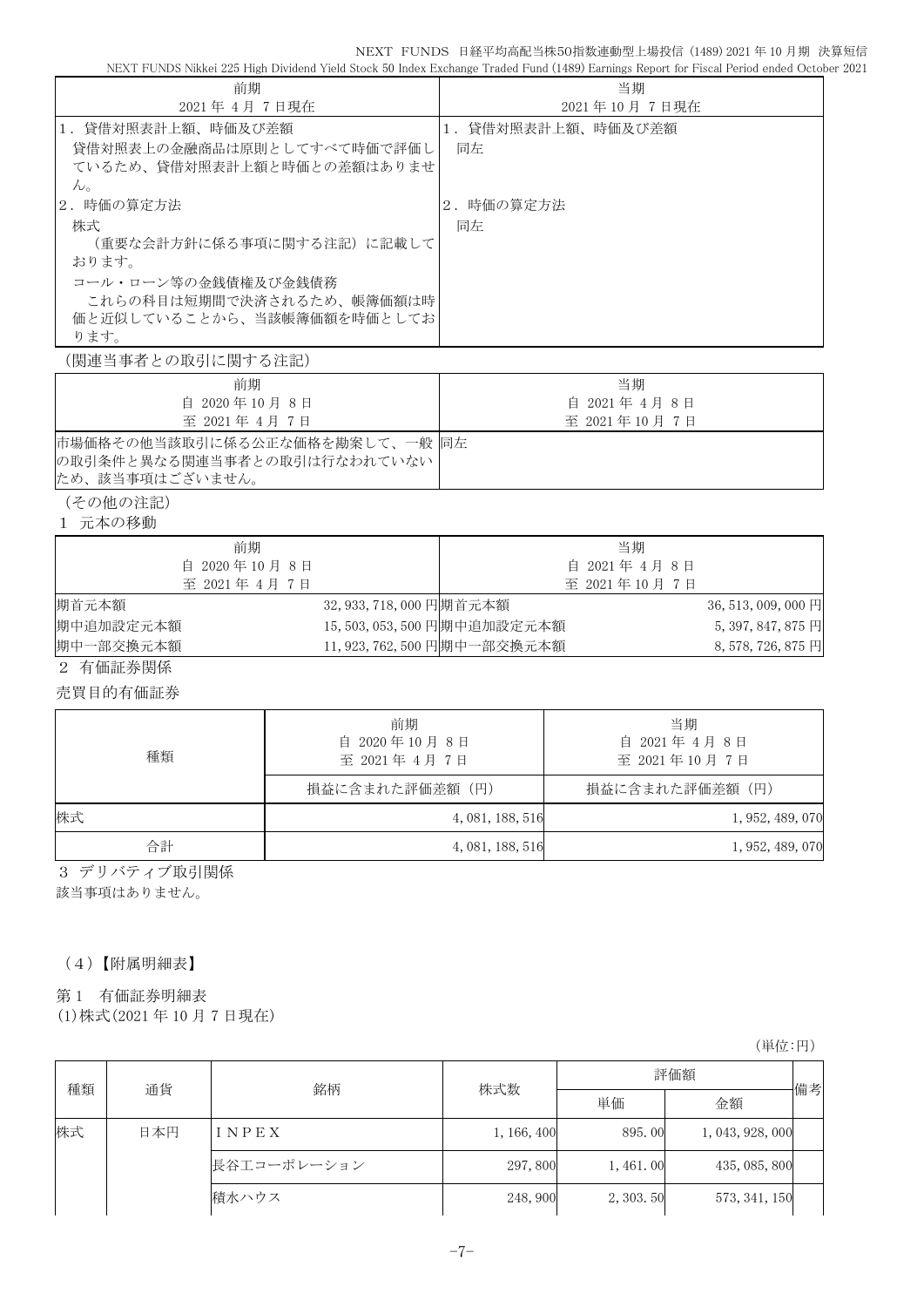NEXT FUNDS 日経平均高配当株50指数連動型上場投信 (1489) 2021 年 10 月期 決算短信

NEXT FUNDS Nikkei 225 High Dividend Yield Stock 50 Index Exchange Traded Fund (1489) Earnings Report for Fiscal Period ended October 2021

| kkei 225 High Dividend Yield Stock 50 Index Exchange Traded Fund (1489) Earnings Report for Fiscal Period ended Octobe |             |            |                  |  |
|------------------------------------------------------------------------------------------------------------------------|-------------|------------|------------------|--|
| 日本たばこ産業                                                                                                                | 579,500     | 2, 181.00  | 1, 263, 889, 500 |  |
| 住友化学                                                                                                                   | 834,700     | 552.00     | 460, 754, 400    |  |
| デンカ                                                                                                                    | 82,000      | 3,720.00   | 305, 040, 000    |  |
| 三井化学                                                                                                                   | 81,700      | 3,525.00   | 287, 992, 500    |  |
| 三菱ケミカルホールディングス                                                                                                         | 470,600     | 949.90     | 447, 022, 940    |  |
| 宇部興産                                                                                                                   | 84,900      | 2, 182. 00 | 185, 251, 800    |  |
| D I C                                                                                                                  | 64,000      | 3,025.00   | 193, 600, 000    |  |
| 武田薬品工業                                                                                                                 | 326, 200    | 3, 221.00  | 1, 050, 690, 200 |  |
| 出光興産                                                                                                                   | 269, 900    | 3,035.00   | 819, 146, 500    |  |
| ENEOSホールディングス                                                                                                          | 2, 153, 600 | 450.60     | 970, 412, 160    |  |
| ブリヂストン                                                                                                                 | 112,600     | 5, 130.00  | 577, 638, 000    |  |
| ΑGC                                                                                                                    | 91,900      | 5,530.00   | 508, 207, 000    |  |
| 日本電気硝子                                                                                                                 | 72,800      | 2,652.00   | 193, 065, 600    |  |
| 日本軽金属ホールディングス                                                                                                          | 121, 200    | 1,899.00   | 230, 158, 800    |  |
| アマダ                                                                                                                    | 251,500     | 1, 107.00  | 278, 410, 500    |  |
| コニカミノルタ                                                                                                                | 1, 257, 400 | 591.00     | 743, 123, 400    |  |
| 沖電気工業                                                                                                                  | 156,800     | 970.00     | 152, 096, 000    |  |
| セイコーエプソン                                                                                                               | 248,700     | 2, 126, 00 | 528, 736, 200    |  |
| キヤノン                                                                                                                   | 343,700     | 2,626.50   | 902, 728, 050    |  |
| 関西電力                                                                                                                   | 696, 900    | 1, 112. 50 | 775, 301, 250    |  |
| 日本郵船                                                                                                                   | 196, 300    | 7,750.00   | 1, 521, 325, 000 |  |
| 日本電信電話                                                                                                                 | 320,600     | 3, 109.00  | 996, 745, 400    |  |
| KDD I                                                                                                                  | 226,600     | 3,616.00   | 819, 385, 600    |  |
| ソフトバンク                                                                                                                 | 891,000     | 1,510.00   | 1, 345, 410, 000 |  |
| 双日                                                                                                                     | 245,620     | 1,880.00   | 461, 765, 600    |  |
| 伊藤忠商事                                                                                                                  | 223,000     | 3, 182.00  | 709, 586, 000    |  |
| 三井物産                                                                                                                   | 386, 200    | 2, 457.00  | 948, 893, 400    |  |
| 住友商事                                                                                                                   | 601,000     | 1, 565. 50 | 940, 865, 500    |  |
| 三菱商事                                                                                                                   | 377, 100    | 3, 480.00  | 1, 312, 308, 000 |  |
| コンコルディア・フィナンシャルグ<br>ルーブ                                                                                                | 498,800     | 460.00     | 229, 448, 000    |  |
| あおぞら銀行                                                                                                                 | 304, 100    | 2,718.00   | 826, 543, 800    |  |
| 三菱UFJフィナンシャル・グルー<br>プ                                                                                                  | 1,758,600   | 650.80     | 1, 144, 496, 880 |  |
| りそなホールディングス                                                                                                            | 1, 927, 100 | 454.10     | 875, 096, 110    |  |
| 三井住友トラスト・ホールディング<br>ス                                                                                                  | 169, 100    | 3,859.00   | 652, 556, 900    |  |